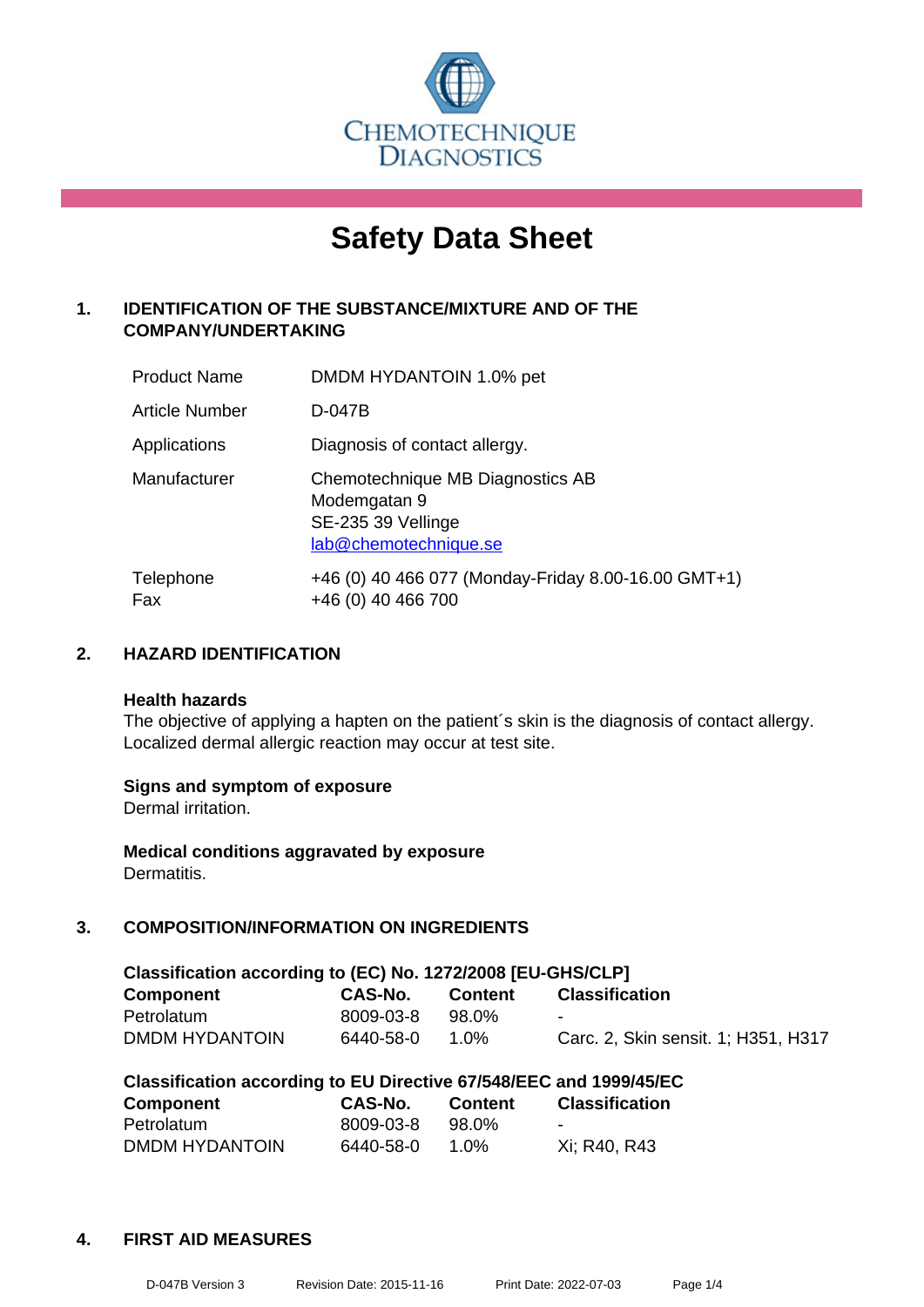#### **Emergency and first aid procedures**

Obtain medical attention.

## **5. FIRE-FIGHTING MEASURES\***

#### **Suitable extinguish media**

CO2, powder or water spray. Fight larger fires with water spray or alcohol resistant foam.

#### **For safety reasons unsuitable extinguishing agents** Water with full jet.

**Special protective equipment for fire-fighters** Wear self-contained respiratory protective device. Wear fully protective suit.

\*Data is shown for petrolatum only

## **6. ACCIDENTAL RELEASES MEASURES**

**Steps to be taken if material is released or spilled** Contain and place in a closed container.

## **7. HANDLING AND STORAGE**

**Precautions to be taken in handling and storage** Store dark at 5-8 C. Avoid extended exposure to light. FOR EXTERNAL USE ONLY.

## **8. EXPOSURE CONTROLS/PERSONAL PROTECTION**

**Respiratory protection** Not required.

**Ventilation**

Local exhaust.

**Protective gloves** Disposal gloves.

## **Eye protection**

Not required with normal use.

## **Work/Hygienic practices**

Wash hands after each use.

## **9. PHYSICAL AND CHEMICAL PROPERTIES**

Odour **Odourless** 

Appearance Ivory White Semi-solid

Melting point\* 50-55° C Flash point\* >100°C

Boiling point\* No data available Self ignition\* Product does not self ignite.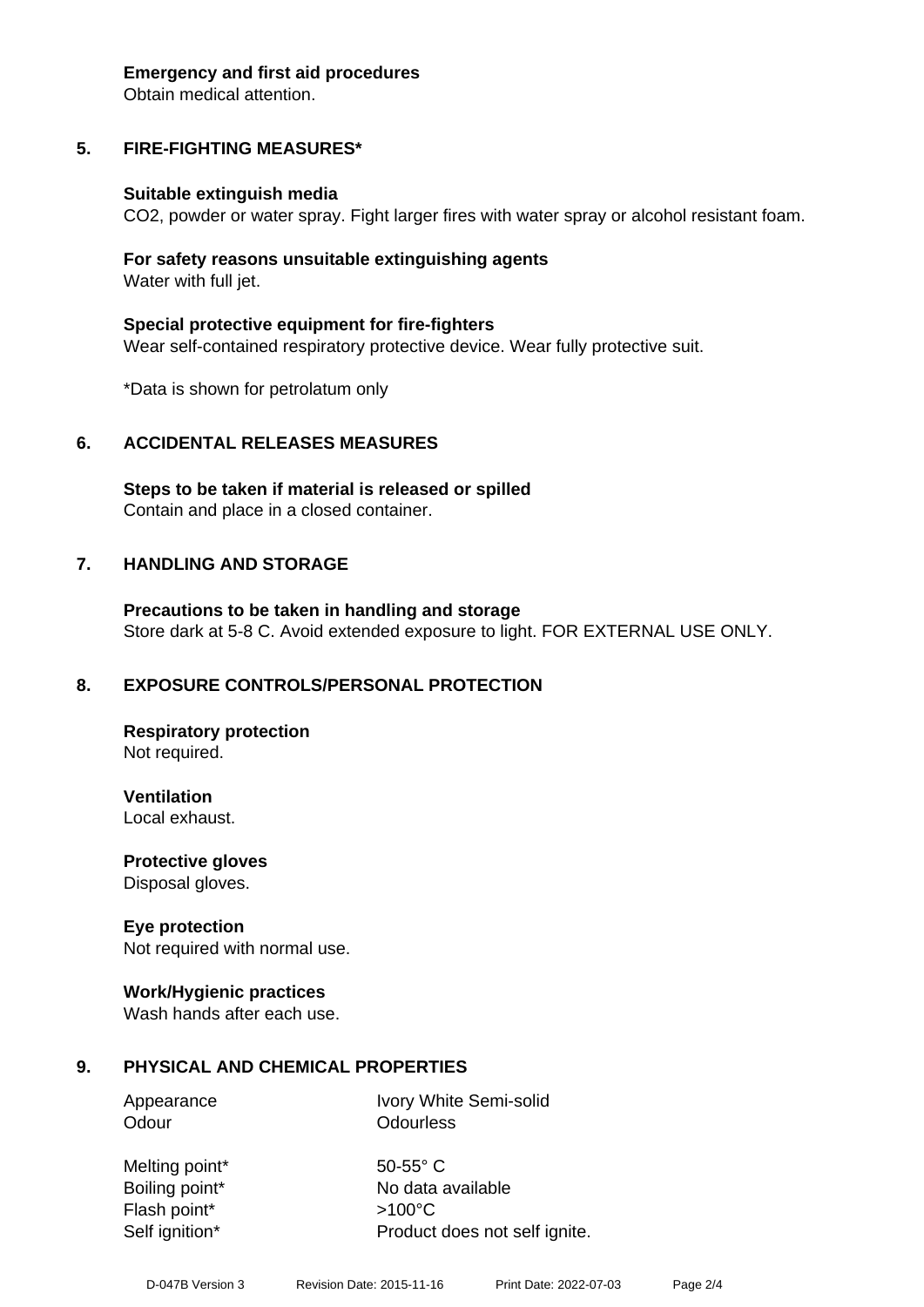Density\* No data available. Solubility in/Miscibility with Water\*

Danger of explosion\* Product does not present an explosion hazard. Insoluble

\*Data is shown for petrolatum only

#### **10. STABILITY AND REACTIVITY**

#### **Incompability**

May react with strong oxidizing agents.

#### **Stability**

Stable at recommended storage conditions.

#### **Hazardous byproducts**

Combustion may generate CO, CO2 and other oxides.

## **Hazardous polymerization**

Will not occur.

## **11. TOXICOLOGICAL INFORMATION**

No data available.

## **12. ECOLOGICAL INFORMATION**

No data available.

## **13. DISPOSAL CONSIDERATIONS**

**Waste disposal method** Comply with federal, state/provincial and local regulation.

#### **14. TRANSPORT INFORMATION**

Not dangerous goods.

## **15. REGULATORY INFORMATION**

The classification is according to the latest editions of the EU lists, and extended by company and literature data.

## **16. OTHER INFORMATION**

#### **Text of H-statements and R-phrases mentioned in Section 3**

| Carc. 2           |                           | Carcinogenicity (Category 2)        |          |  |
|-------------------|---------------------------|-------------------------------------|----------|--|
| Skin sensit. 1    |                           | Skin sensitization (Category 1)     |          |  |
| H <sub>351</sub>  |                           | Suspected of causing cancer         |          |  |
| H <sub>3</sub> 17 |                           | May cause an allergic skin reaction |          |  |
| Xi                |                           | Irritant                            |          |  |
| D-047B Version 3  | Revision Date: 2015-11-16 | Print Date: 2022-07-03              | Page 3/4 |  |